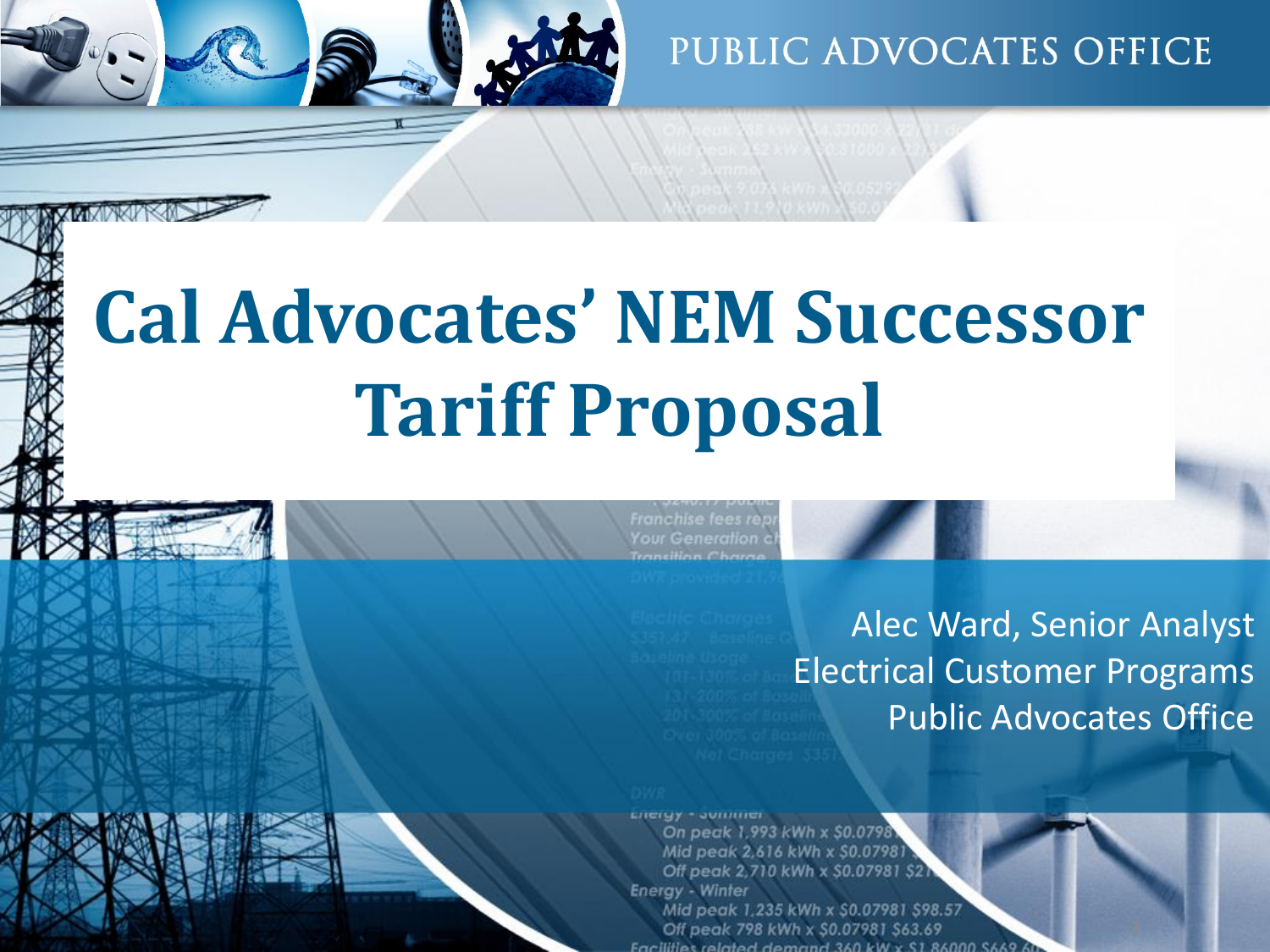

## **NEM 3.0 Goals**

- Sustainable Growth: NEM should align with the rate of growth of distributed generation needed to attain California's clean energy goals in the most cost-effective, expeditious, and equitable manner.
	- − Cost Effective: Lower the cost burden on nonparticipants.
	- Equity and Affordability: Provide incentives to increase participation of lower income customers and protect them from the cost burden.
	- Efficient Electricity Use: Incentivize the efficient use of electricity that is aligned with grid needs and the state's decarbonization goals.
	- Urgency: Reform NEM ASAP to better align with these principles.

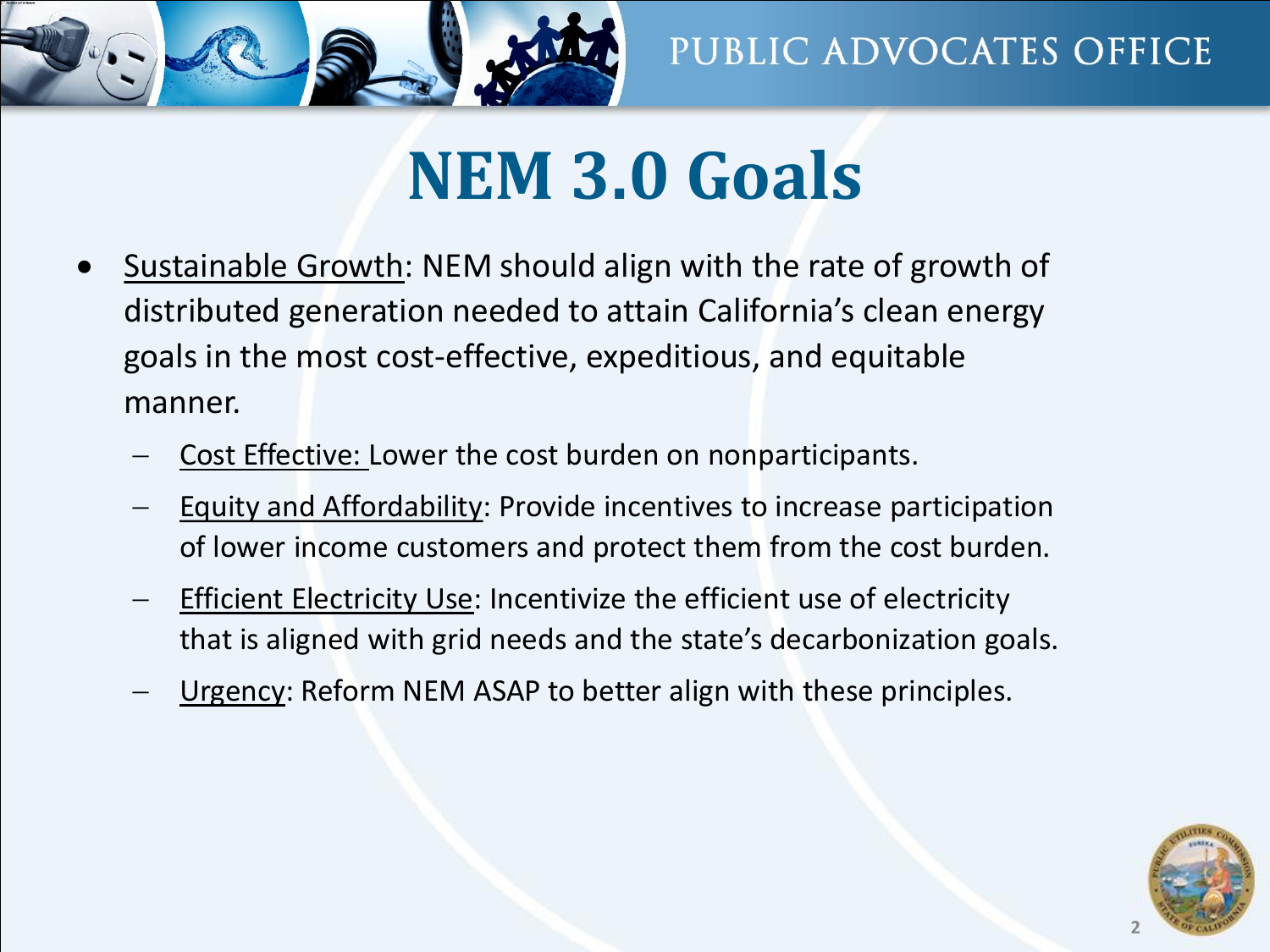

#### **Reasons for NEM Reform:**

- **NEM is creating an unreasonably large and growing cost burden.**
	- \$2.85 billion/year in 2021, \$6.62 billion/year in 2030.
	- Average residential customer currently pays \$100-\$234 more annually due to NEM.
- **NEM cost burden undermines electric vehicle adoption and building electrification.**
- **NEM is less cost-effective than other renewable energy procurement strategies.**
	- NEM is 6.41 times more expensive than RPS contracts for renewable generation.
- **NEM growth lags in disadvantaged communities.**
	- Lower income (CARE) customers represent 28% of total residential customers, but only 10% of NEM program participants.
- **NEM is not maximizing grid value.**
	- Only 6% of 2019 NEM systems were paired with energy storage.

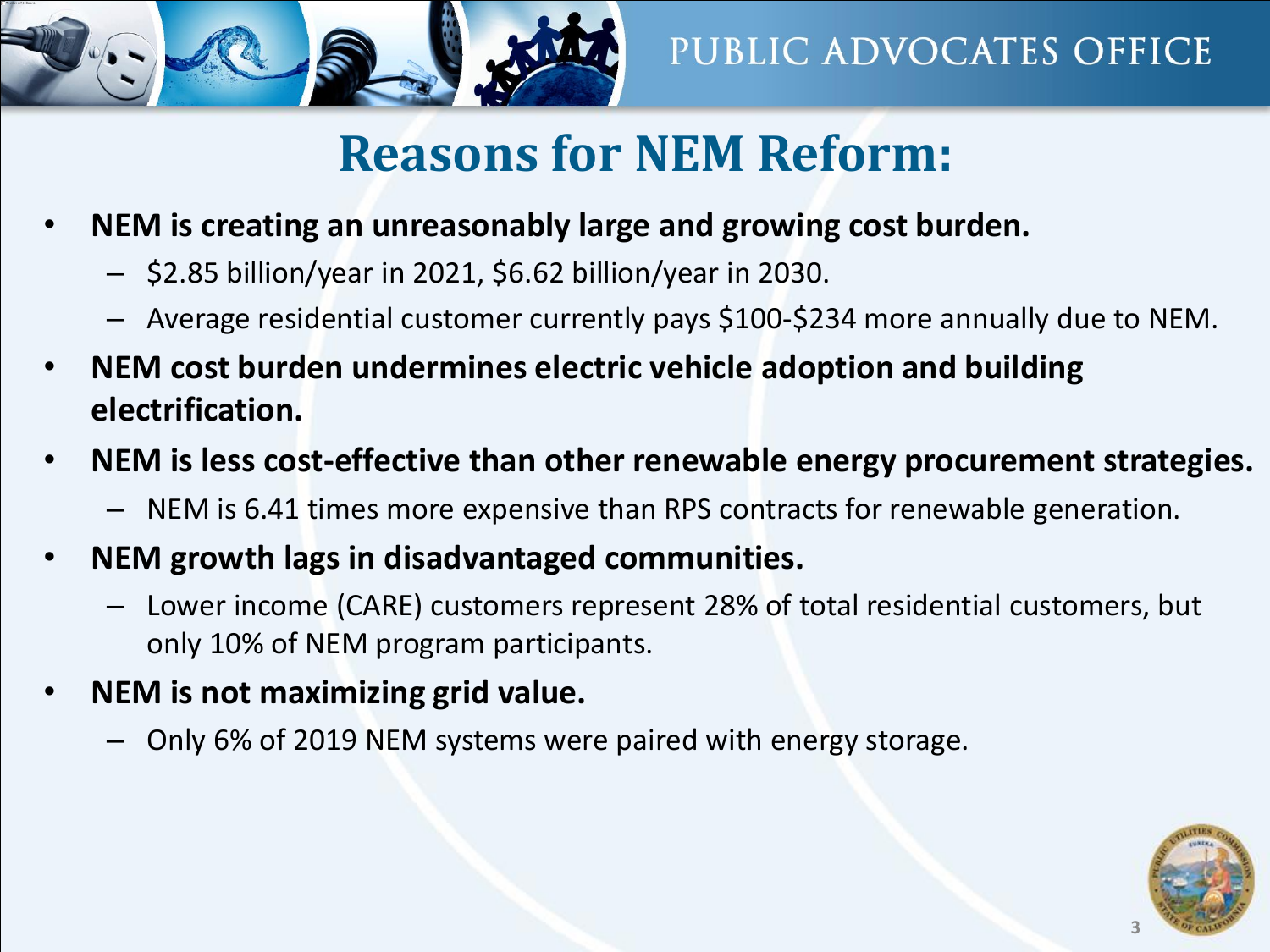

## **Cal Advocates' Proposal Summary**

- **Create a fairer and more balanced successor tariff:**
	- − Compensate participants through net billing at the avoided cost.
	- − Establish a Grid Benefits Charge (GBC).
	- Provide storage incentives to encourage NEM 1.0 and 2.0 participants to transition to the successor tariff.
- **Create a more equitable, affordable successor tariff:**
	- − Exempt lower-income customers from the proposed GBC.
	- − Consider an Equity Charge mechanism to directly address needs of disadvantaged communities (such as proposed by NRDC).

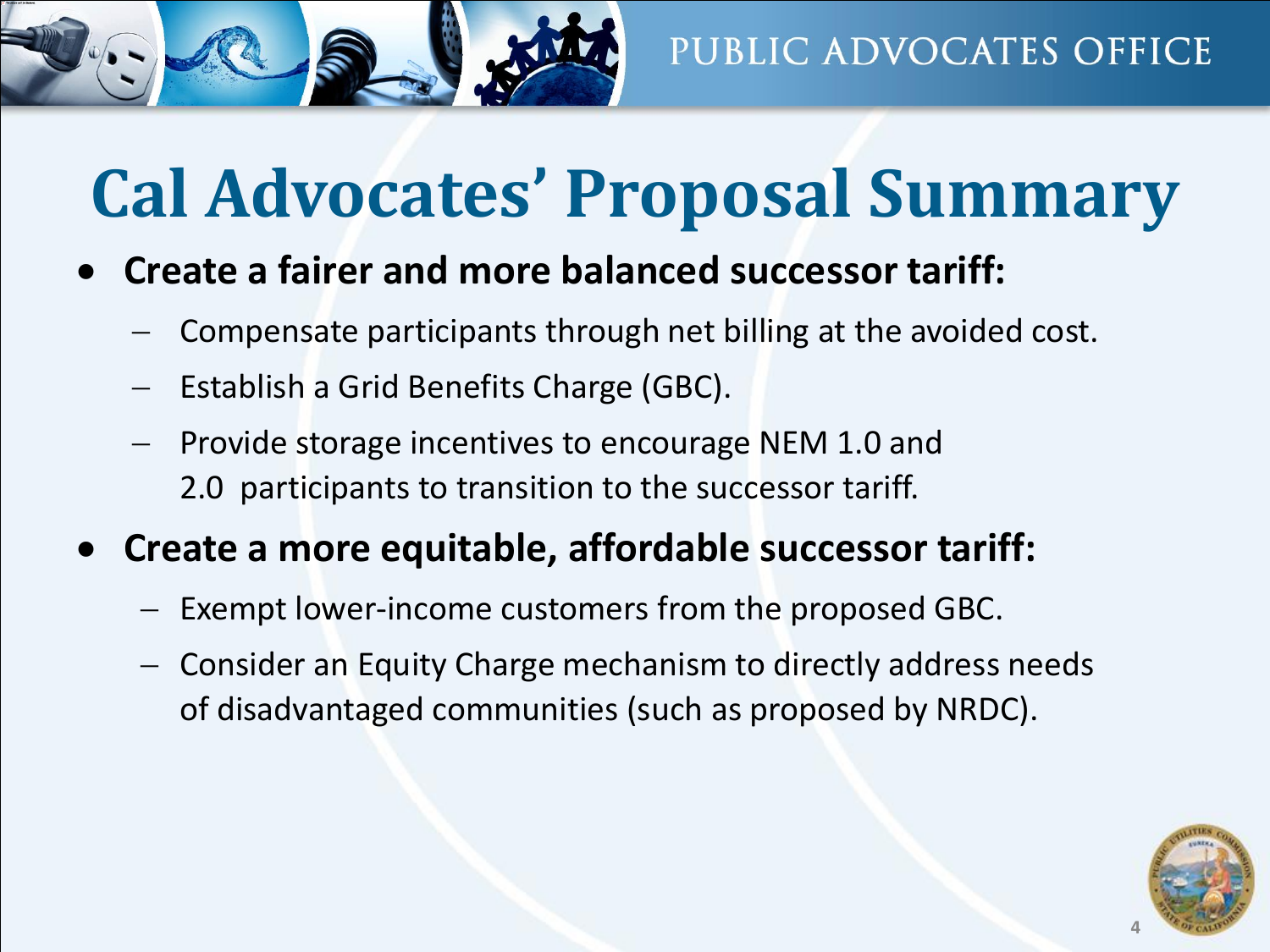

### **Export Compensation: Net Billing at Avoided Cost**

- Net billing allows for fair compensation and for customers to use the energy they generate.
- Compensate exports at CPUC's Avoided Cost Calculator (ACC) levels:
	- Sufficiently values benefits such as reductions in greenhouse gas (GHG) emissions, transmission costs, distribution costs, etc.
	- Calculated by the export-weighted average of 1-year ACC values, by time-of-use (TOU) period.

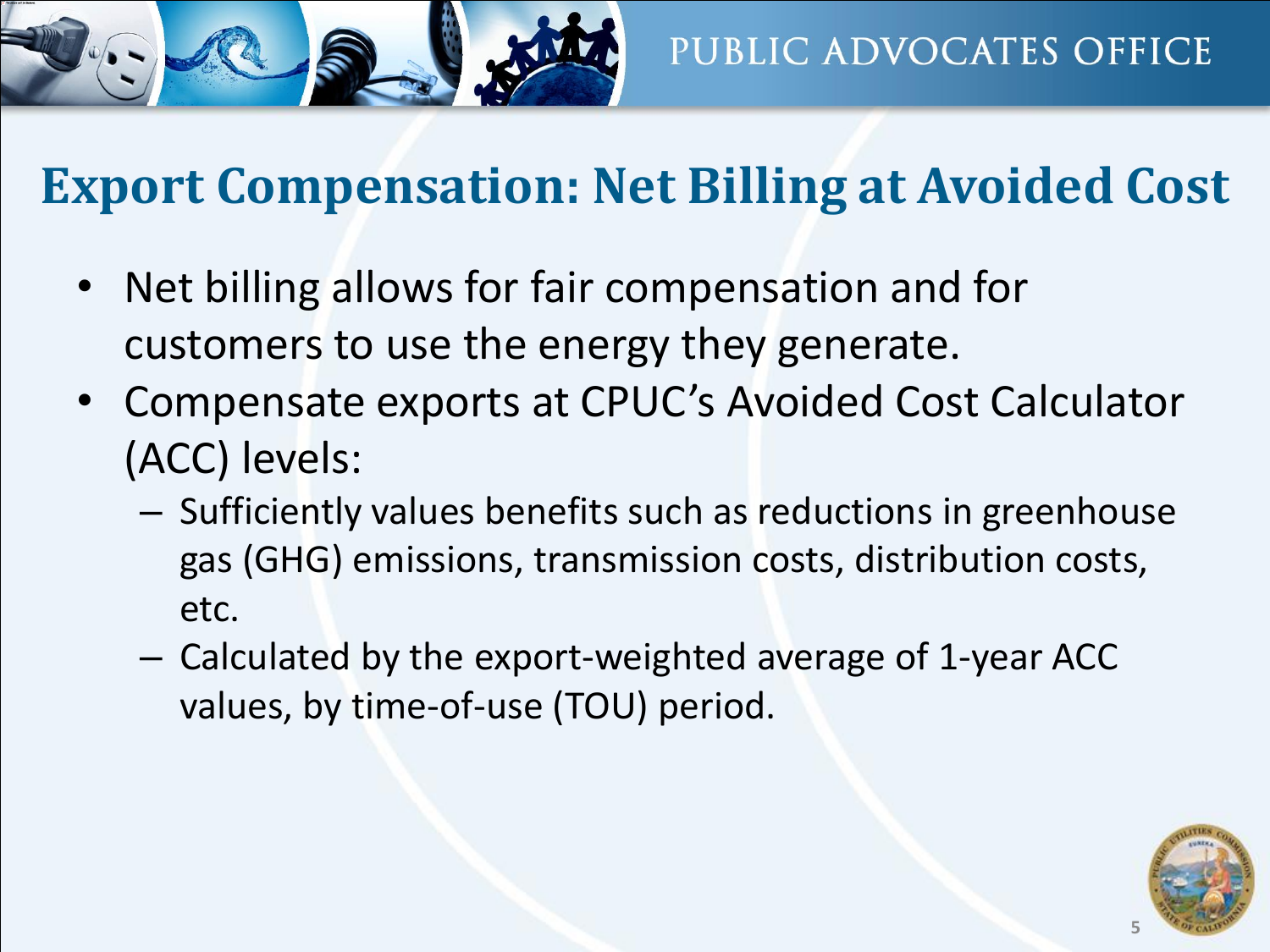

### **Rate Structure: TOU, GBCs, & Equity Charge**

- Successor tariff should be a separate tariff which pairs with customer-chosen TOU rate.
- Grid Benefits Charge (GBC)
	- NEM customers still rely on the grid, but do not pay their fair share of fixed costs including distribution, transmission, and non-bypassable charges.
	- GBC will recover the cost of these grid services current NEM customers pass to nonparticipants.
	- Proposed GBC ranges \$6.00/kW to \$6.52/kW monthly.
- Equity Charge would help address the obstacles lower income customers face as identified by the SB 350 Barriers Study.

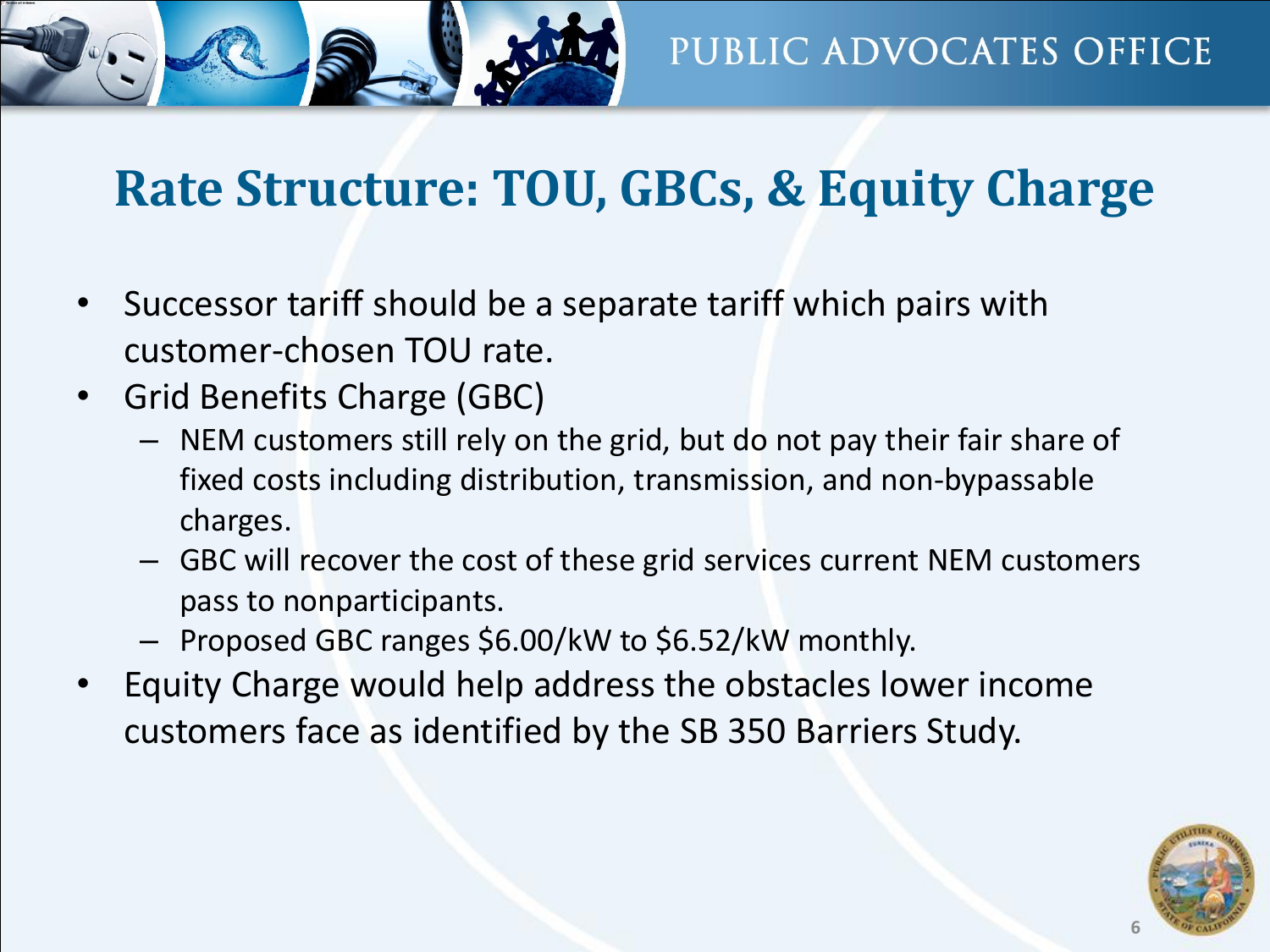#### **Terms of Service: No Netting Period, Monthly Rollover, & Annual True-up**

- Instantaneous netting ensures most accurate energy valuation.
- Maintains ability for customers' excess bill credits to rollover each month.
- Maintains annual true-up at wholesale prices.

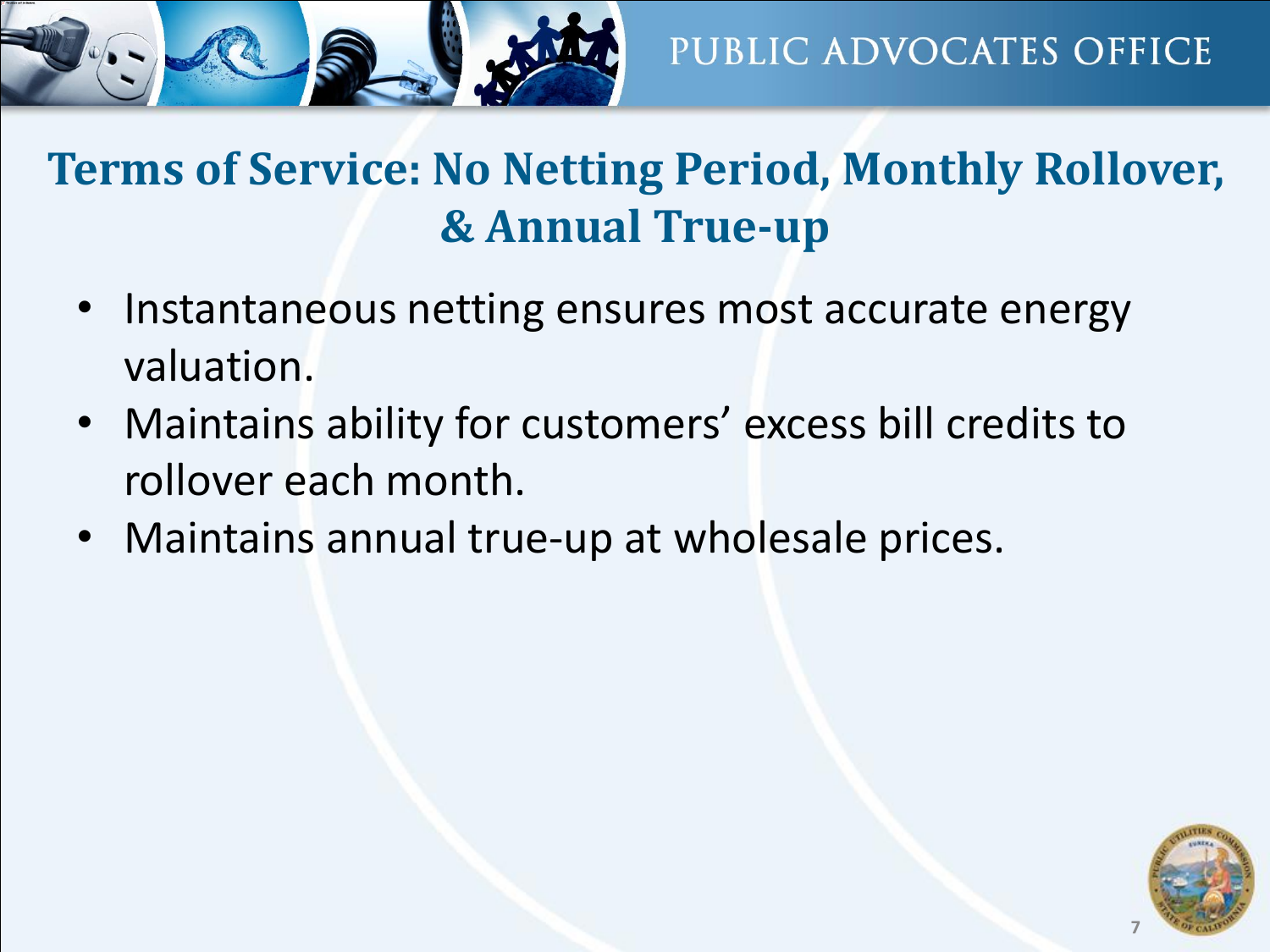

**Integrate Energy Storage: Incent NEM 1.0/2.0 Customers to Transition to Successor Tariff**

- Retail rates compensation for NEM 1.0 and 2.0 results in system payback of 3-8 years, and contributes to the large cost burden on non-participants.
- Paired storage can reduce peak demand and GHG emissions.
- Offer storage rebate to NEM 1.0/2.0 customers who switch to successor tariff within 5 years.
	- \$3,200 rebate commensurate with SGIP general market incentive.
	- After second year, rebate drops 10% annually.
- After 5 years, automatically switch remaining NEM 1.0 and 2.0 customers to successor tariff.

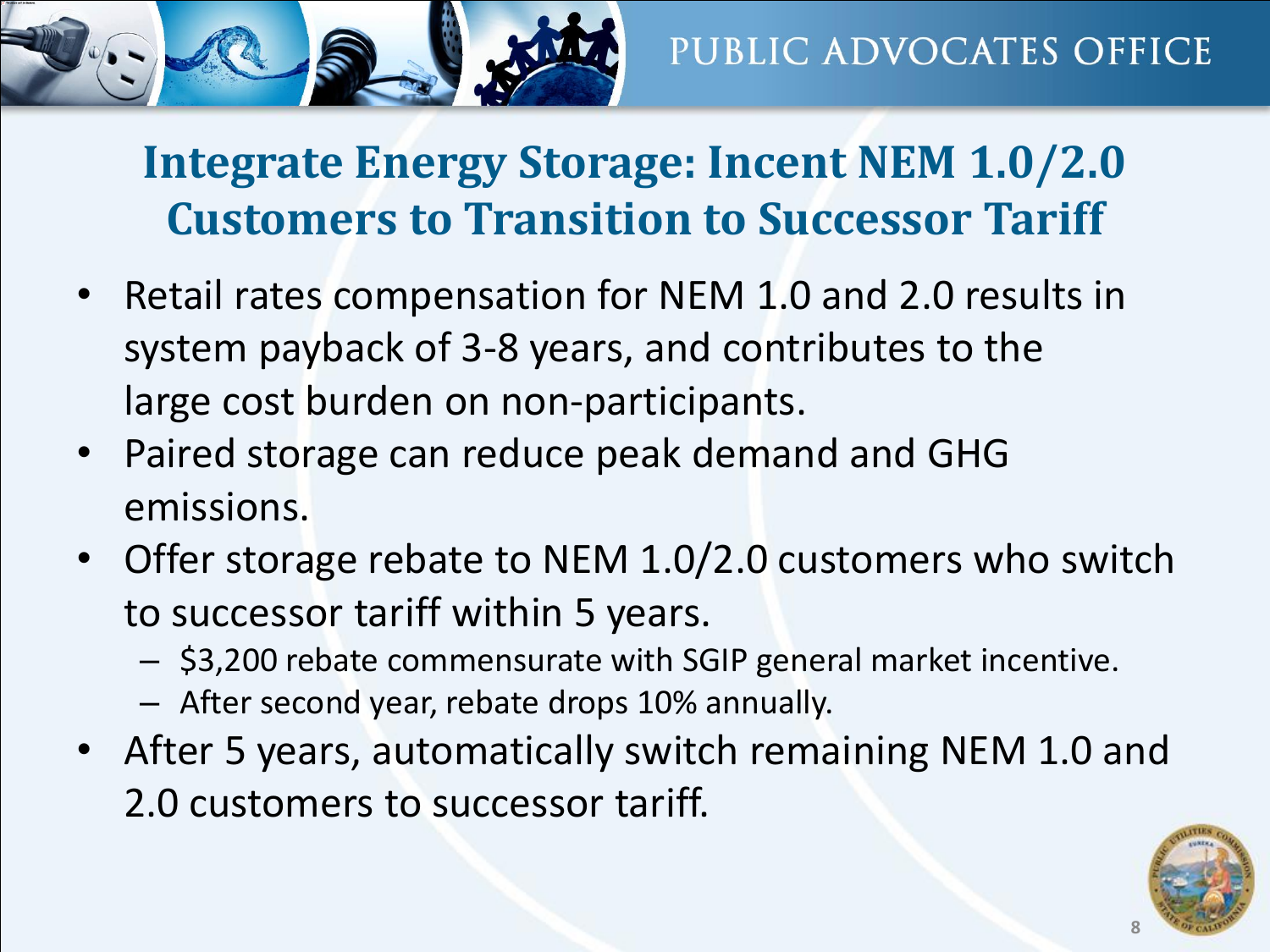

#### **Implementation Timeline**

- Current NEM limitations threaten timely achievement of state's climate and equity goals, and must be addressed immediately.
- Enact successor tariff through advice letter filings and begin accepting customers January 31, 2022.
- Any glidepaths to the successor tariff should not span beyond January 31, 2025.

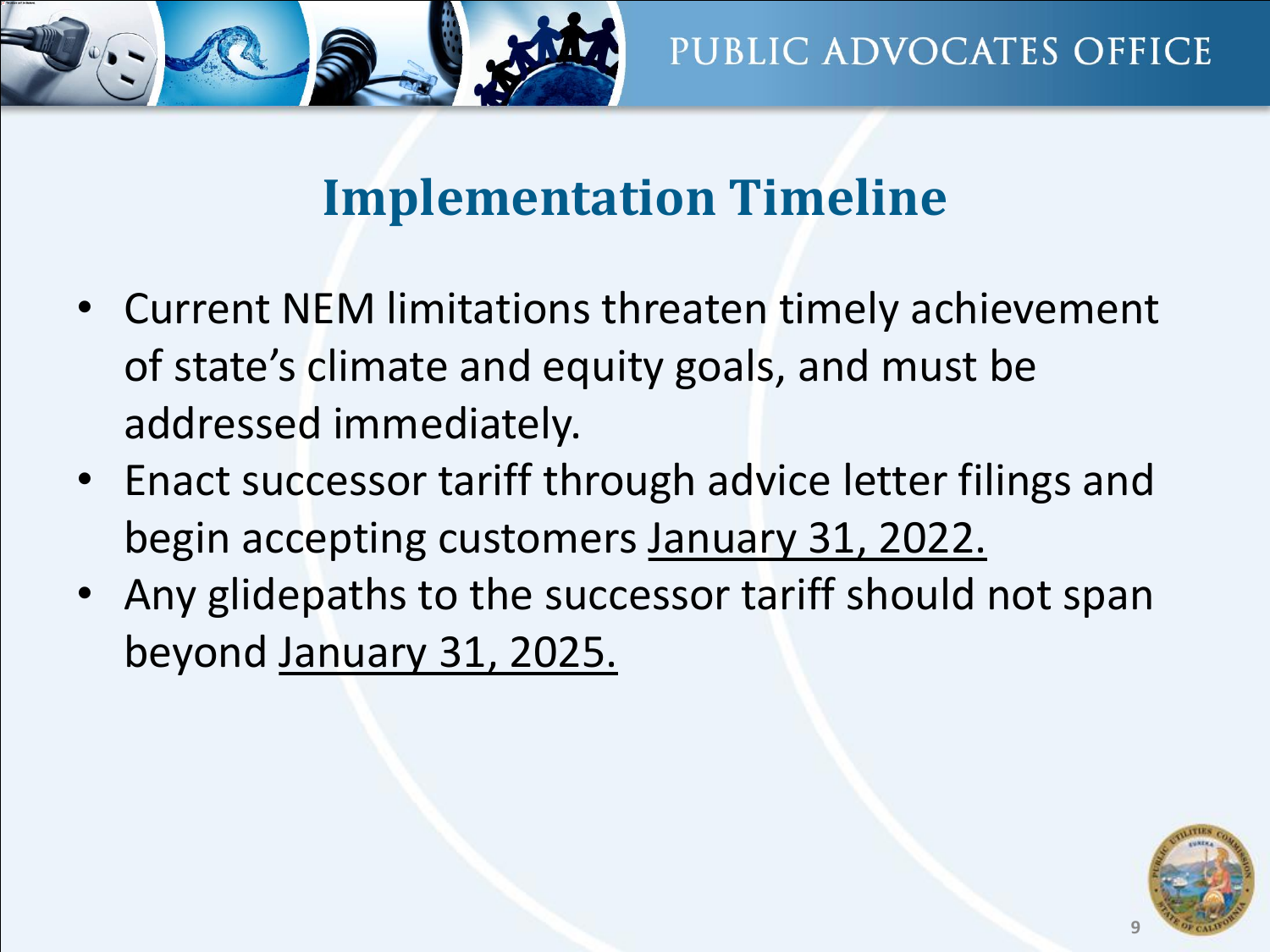

## **Reduction in Cost Burden**

- **Cost burden created by NEM**:
	- \$2.85 billion/year in 2021
	- \$6.62 billion /year in 2030
- **Proposal for successor tariff** lowers the cost burden by \$1.52 billion/year in 2030.
- **Proposal for NEM 1.0 and 2.0 transition** lowers total cost burden by \$26.06 billion out of \$45.4 billion over current 20-year transition period.
- Combined Proposal saves the average customer \$180-\$235/year by 2030.
- Combined Proposal results in reasonable payback period of 13- 15 years.
	- Solar panels retain 80% of their starting efficiency after 40 years.

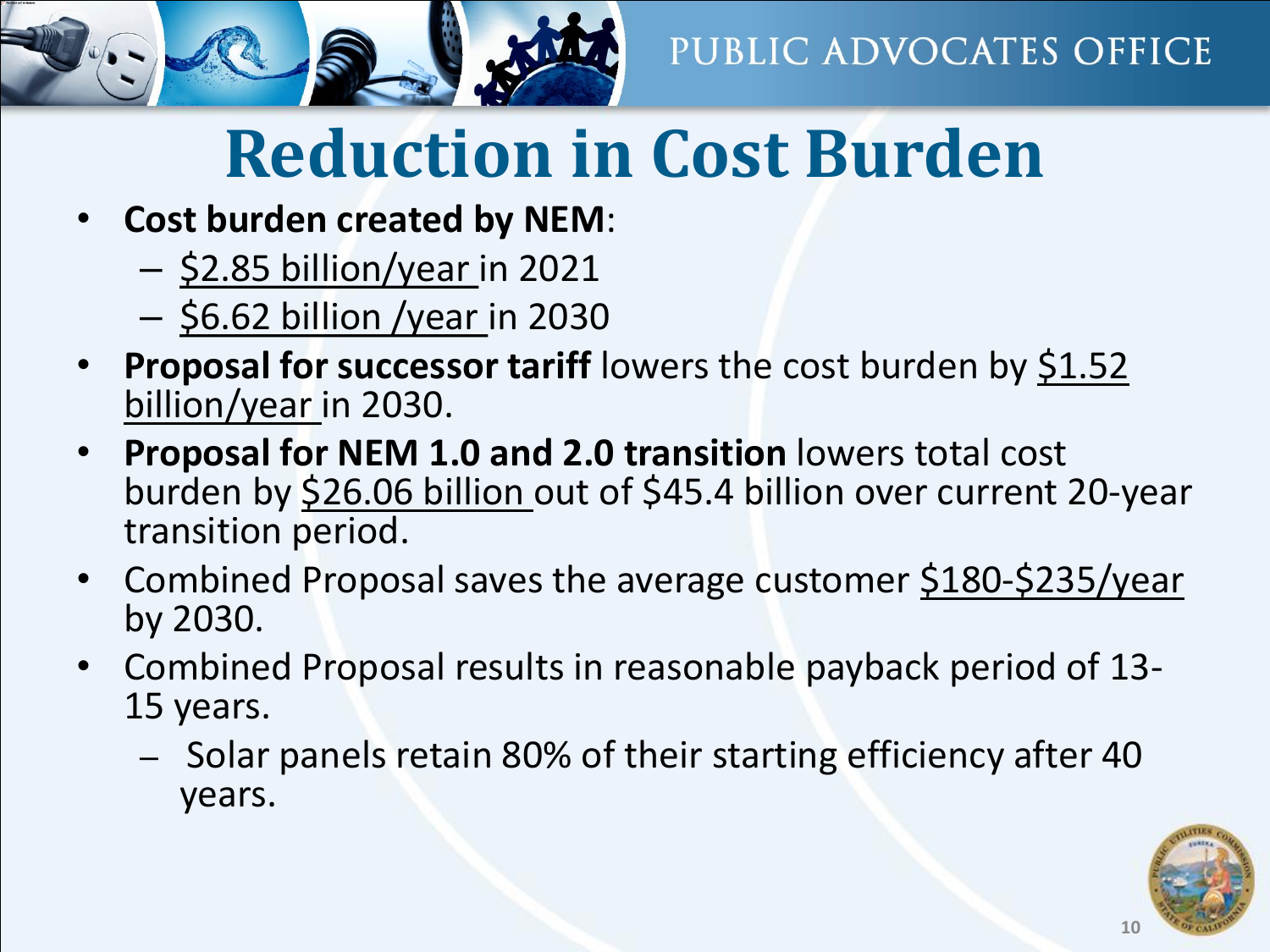

## **Reduction in Cost Burden Cont.**

Figure 1: Cal Advocates' Policy Proposal Reductions to Annual NEM Cost Burden in 2030 (Millions \$2021)

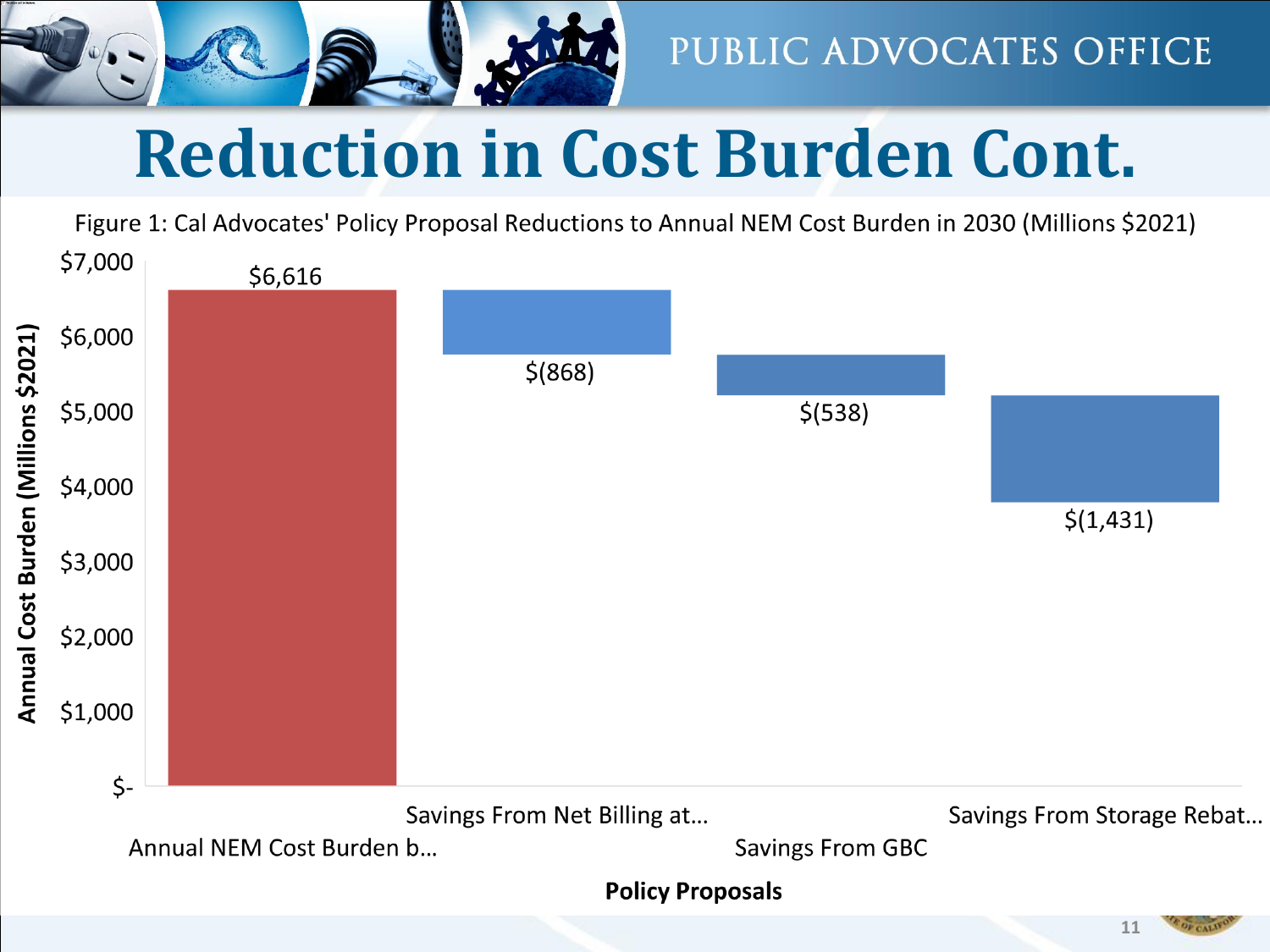

### **Consistent with Statute**

| <b>Statute</b>                                                                          | <b>Net Billing</b><br>at ACC | <b>GBCs (Waived</b><br>for CARE) | <b>Transition NEM</b><br>1 + 2 Customers | <b>Equity</b><br><b>Charge</b> |
|-----------------------------------------------------------------------------------------|------------------------------|----------------------------------|------------------------------------------|--------------------------------|
| Ensures sustainable growth - PU Code §<br>2827.1(b)(1)                                  |                              |                                  |                                          |                                |
| Ensures growth in disadvantaged<br>communities - § 2827.1(b)(1)                         |                              |                                  |                                          |                                |
| Is based on costs and benefits of renewable<br>electrical generation $-$ § 2827.1(b)(3) |                              |                                  |                                          |                                |
| Delivers benefits that approximately equals<br>$costs - § 2827.1(b)(4)$                 |                              |                                  |                                          |                                |
| Ensures customers receive a<br>reasonable payback period $-$ § 2827.1(b)(6)             |                              |                                  |                                          |                                |
| Provides participants with just and<br>reasonable rates - § 2827.1(b)(7)                |                              |                                  |                                          |                                |
| Provides all customers with just and<br>reasonable rates - § 451                        |                              |                                  |                                          |                                |

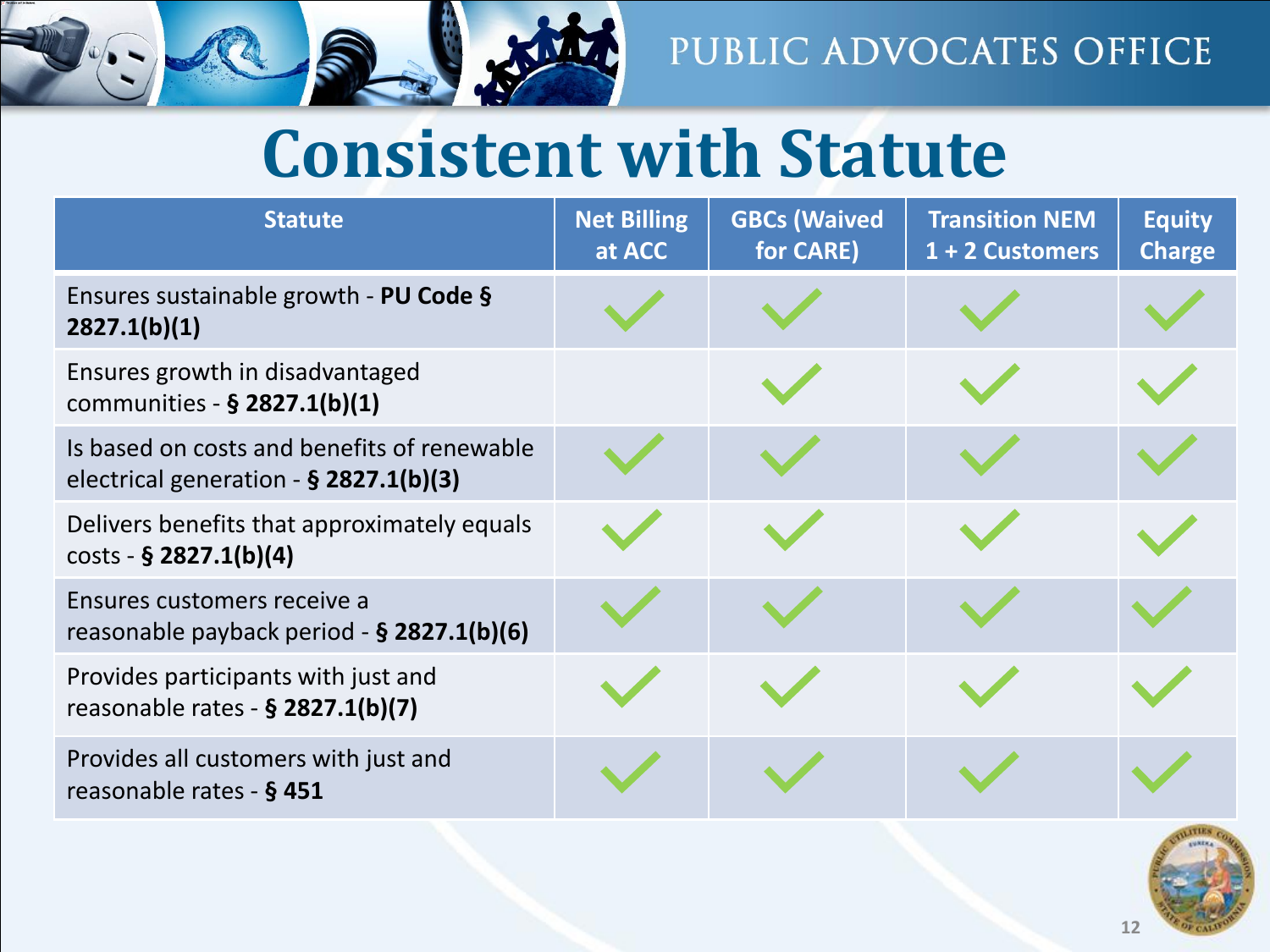

## **Alignment with Guiding Principles**

| <b>Guiding Principles</b>                                                                                                        | <b>Net Billing</b><br>at ACC | <b>GBCs (Waived</b><br>for CARE) | <b>Transition NEM</b><br>1 + 2 Customers | <b>Equity</b><br><b>Charge</b> |
|----------------------------------------------------------------------------------------------------------------------------------|------------------------------|----------------------------------|------------------------------------------|--------------------------------|
| (a) complies with the statutory<br>requirements of PU Code 2827.1                                                                |                              |                                  |                                          |                                |
| (b) ensures equity among customers                                                                                               |                              |                                  |                                          |                                |
| (d) fairly considers all technologies                                                                                            |                              |                                  |                                          |                                |
| (e) is coordinated with the Commission<br>and California's energy policies                                                       |                              |                                  |                                          |                                |
| (f) is transparent and understandable to<br>all customers and should be uniform, to<br>the extent possible, across all utilities |                              |                                  |                                          |                                |
| (g) maximizes the value of customer-<br>sited renewable generation to all<br>customers and to the electrical system              |                              |                                  |                                          |                                |